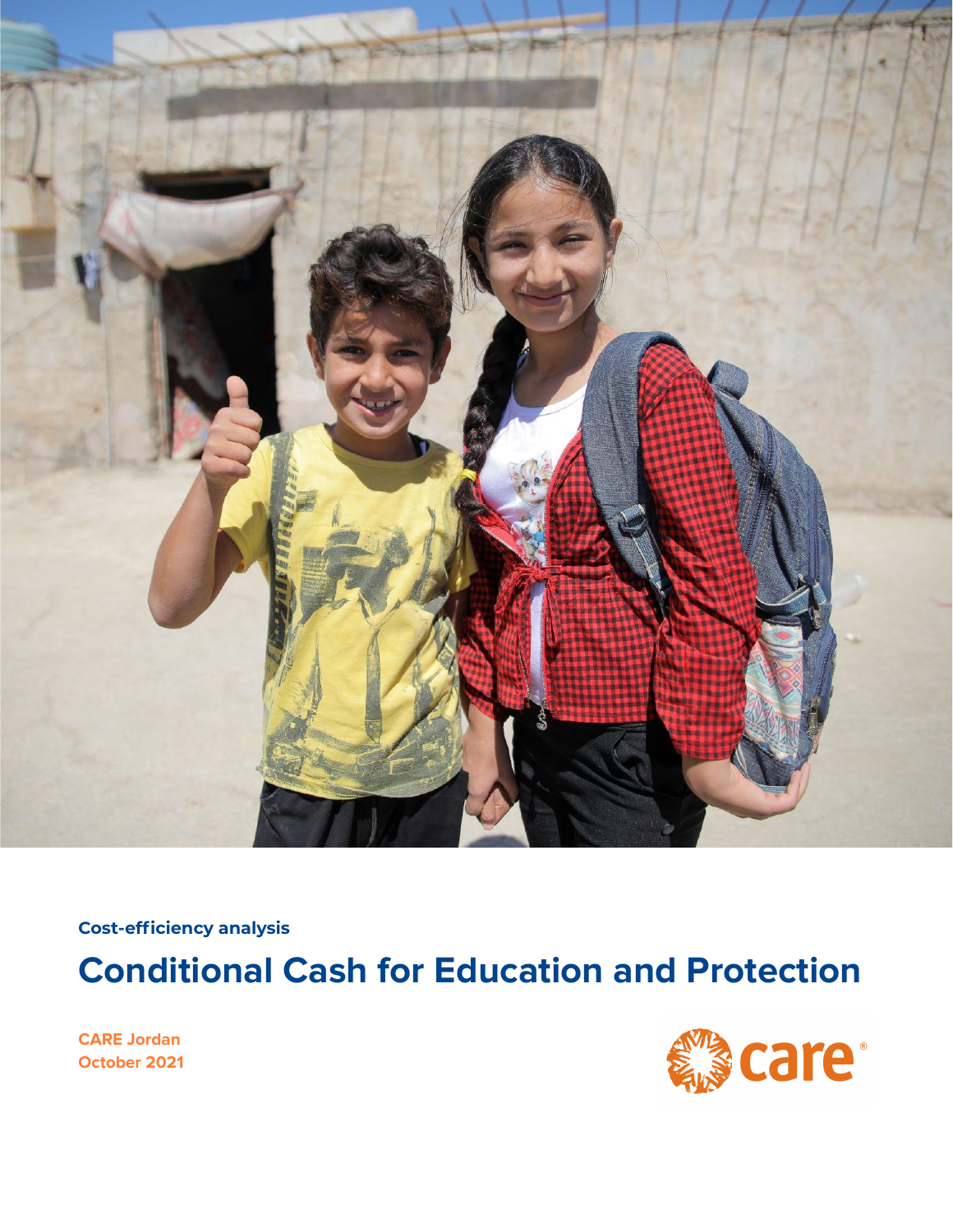# **Summary**

This case study summarizes an analysis conducted by CARE using the Dioptra tool to generate cost-efficiency estimates for Conditional Cash for Education and Protection in Jordan. The analysis revealed that:

- **● Conditional Cash for Education and Protection cost \$1,474 per child on average, across nine projects within the program portfolio.**
- **● Tweaking the transfer size and frequency can affect cost-efficiency by more than 30 percent. It can free up funds to reach at least 40 percent more children with conditional cash, or allow existing recipient households to benefit from other economic resilience interventions.**
- **● Providing awareness sessions on the importance of education is a small cost component of conditional cash that could be cost-effective.**
- **● Different interventions are required for different groups of children. At minimum, the children receiving conditional cash should be differentiated by age: young (6-11) and old (12-16).**
- Providing conditional cash for the full school year of at least 10 months is believed to be more **effective and protective for children in need.**
- **● Despite its effectiveness, cash incentives are unlikely to be a sustainable intervention to ensure children's school attendance. It could benefit from other supporting interventions that address social barriers preventing children from attending school.**
- **● Based on further assessments on different approaches and best practices, the program team intends to test a gradual reduction in transfer amounts for 10 months per year over 3 years, differentiated by age group, including livelihoods support for all recipient households, and referrals to Emergency Cash Assistance for highly vulnerable households.**

Cost-efficiency estimates are cited for learning purposes only, and should not be used as the sole basis for future budgeting or benchmarking. All cost-efficiency estimates include Direct Project Costs, Direct Shared Costs, and Indirect Costs.

| Country               | Jordan                    |
|-----------------------|---------------------------|
| Sector                | Protection                |
| <b>Analysis Goals</b> | <b>Scenario Modelling</b> |

Special thanks to Heba Abu Deyak, Lina Al Darras, Madeleine AbuAmriah, Maher Musmar, Mousa Al Doughmi, Rahaf Rawashdeh, Tasnim Ayesh, Zainab Al Aqraa, Zeina Abu Jbara, and Adel Al Daboubi for conducting the analyses. Thanks to Jameel Dababneh, Ammar Abu Zayyad, Nour AlSaaideh, Carol Jadoun, Tahseen Nimer, Mohammed Ayyoub, Moiez Ahmed, Holly Radice, Caitlin Shannon, and David Leege for their leadership and support. Thanks to Lucian Lee (IRC) for the technical assistance.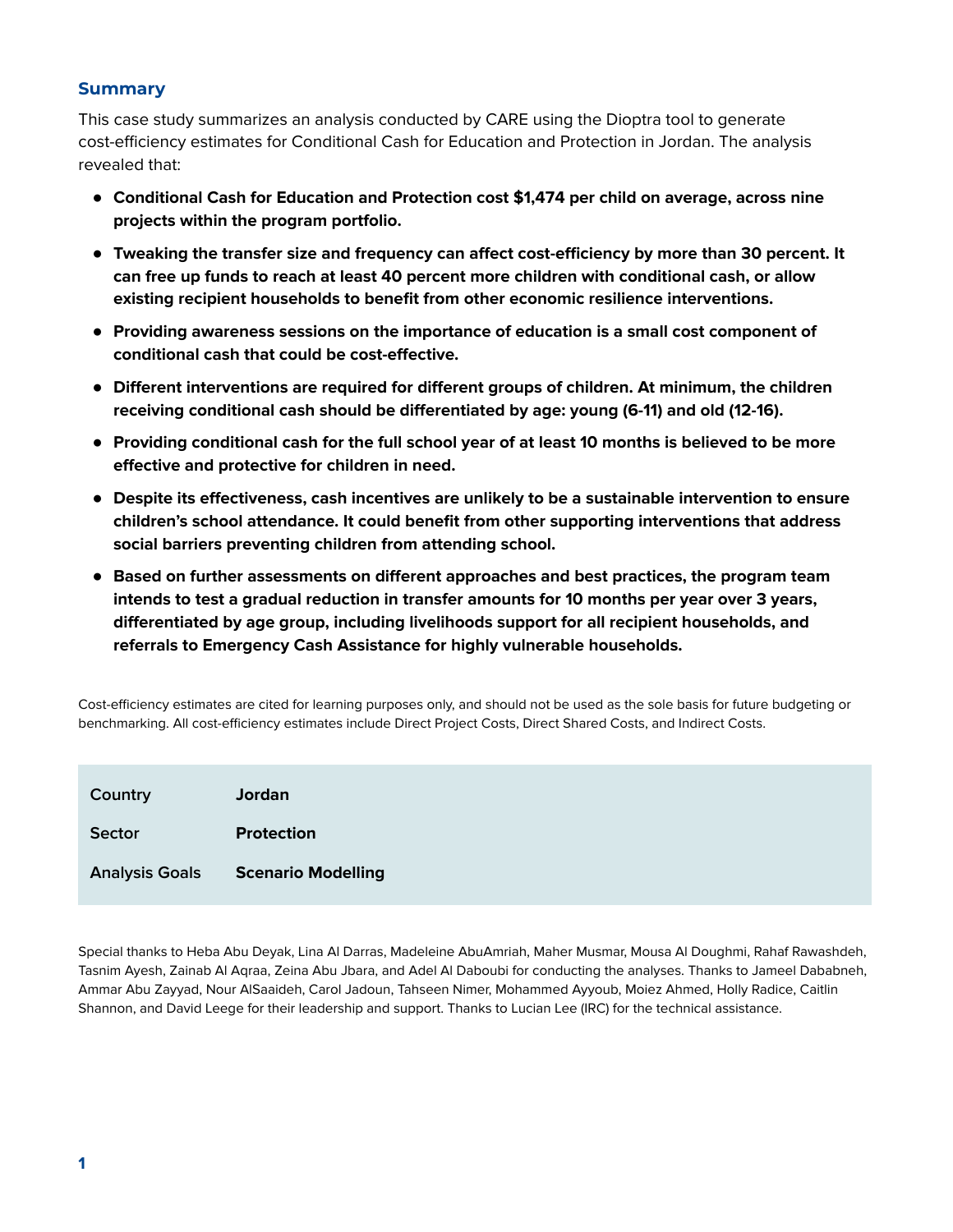### **Context and Intervention**

The Syrian crisis that began in 2011 has caused mass internal and external displacement—about 1.3 million Syrians have migrated to Jordan, mostly living in urban areas outside refugee camps (estimated 81%). Many refugee children have missed the crucial years of early education: about 40% of registered school-age Syrian children are out of school and at risk of child labor and early marriage.<sup>12</sup>

To address children's needs, CARE provides Conditional Cash for Education and Protection for Syrian refugee children and Jordanian host community children in Amman, Irbid, Mafraq, Zarqa, and Karak. The conditional cash is intended to engage with parents for awareness raising about the importance of child education and protection, incentivize parents to send their children to school, and alleviate education-related expenses instead of having children contribute to household income through work. Cash transfers of \$100 per child per month for 10 months (one school year) are provided to the households of children at risk of child labor and early marriage, as identified through the case management referral mechanism, conditional on the child's regular school attendance.

Parents would receive follow-up visits or phone calls to check in on their child's attendance and performance, and some parents would also receive awareness sessions about child labor, early marriage, and the importance of education. In addition, a child board members community initiative enabled student leaders to support their peers and advocate on issues such as school attendance, learning, bullying, resilience, etc.

### **Analysis Approach and Methodology**

With more than 1,000 households still on the waitlist hoping to benefit from conditional cash, the program team in Jordan was interested in exploring potential ways to reduce the cost per child so that it can be scaled up to serve more children in need within limited funding resources. In July 2021, several project managers conducted cost-efficiency analyses of Conditional Cash for Education and Protection implemented during the school year of August 2019 to July 2020 across nine projects in Jordan funded by different donors, using the Dioptra tool.

Since available evidence suggested that smaller amounts of cash did not reduce the impact of school attendance and improved value for money 3 , the team explored adaptations that could reduce the amount of cash transferred to improve efficiency (i.e. reduce the cost spent per child) while ensuring effectiveness in school attendance and long-term sustainability of providing assistance. The options explored included reducing the amount of cash transferred to \$60 per child per month or \$20 per child per month; reducing the number of months of cash transferred to 6 months or 3 months; and providing more awareness sessions for parents and children.

The average cost-efficiency result of conditional cash across nine projects within the program portfolio was calculated and used as a basis to model several scenarios according to the options explored. The additional funds that could be freed up, total number of children that could be reached, and corresponding cost-efficiency results were calculated for each scenario.

1

3

[https://www.acaps.org/country/jordan/crisis/syrian-refu](https://www.acaps.org/country/jordan/crisis/syrian-refugees) [gees](https://www.acaps.org/country/jordan/crisis/syrian-refugees)

<sup>2</sup> <https://plan-international.org/jordan/education-jordan>

[https://www.povertyactionlab.org/evaluation/impact-ca](https://www.povertyactionlab.org/evaluation/impact-cash-transfers-educational-attainment-sexual-behavior-and-hiv-status-adolescent) [sh-transfers-educational-attainment-sexual-behavior-a](https://www.povertyactionlab.org/evaluation/impact-cash-transfers-educational-attainment-sexual-behavior-and-hiv-status-adolescent) [nd-hiv-status-adolescent](https://www.povertyactionlab.org/evaluation/impact-cash-transfers-educational-attainment-sexual-behavior-and-hiv-status-adolescent)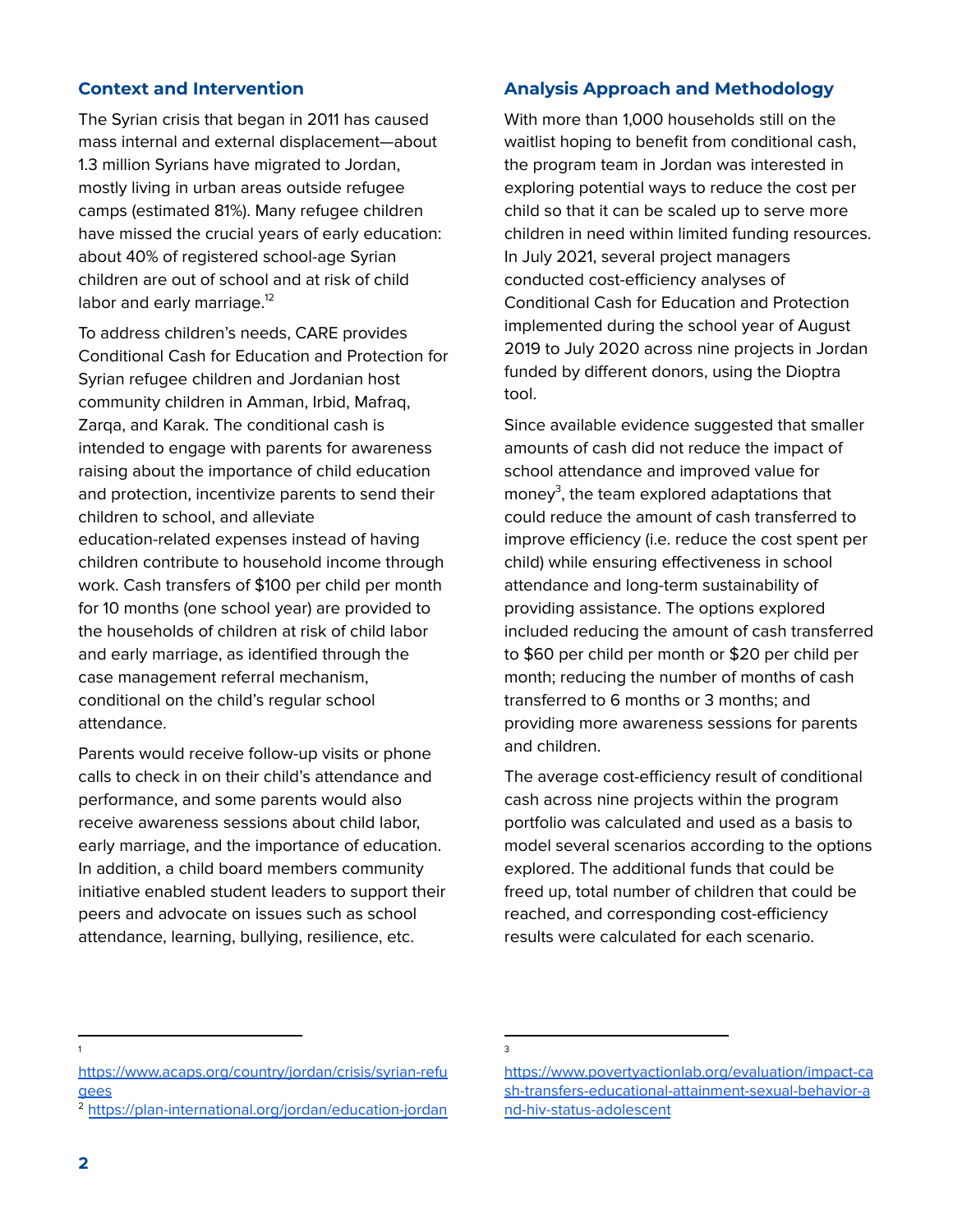

#### Data

The cost-efficiency analyses were conducted using the actual costs incurred and outputs achieved in the nine projects analyzed.

The total costs incurred included resources spent on cash transfers, awareness sessions, and the child board members community initiative. Direct Project Costs, Direct Shared Costs, and Indirect Costs are always included in the analyses. The outputs achieved were the total number of children provided with conditional cash.

The cost-efficiency metric assessed was cost per child in a year instead of the cost-transfer ratio (i.e. cost per dollar of cash transferred) conventionally used for unconditional cash programs. This is because the conditional cash is intended to achieve school attendance outcomes, unlike unconditional cash whose primary goal is to address immediate household needs by increasing their purchasing power.

#### **The Dioptra Tool**

Dioptra is a web-based cost analysis software that allows program staff in country offices, who are most familiar with day-to-day program implementation, to rapidly estimate the cost-efficiency of their program activities, using existing financial and monitoring data. It guides users through a standardized costing methodology, ensuring that all analysis results are methodologically consistent and can be meaningfully compared across different contexts and organizations.

By using the Dioptra tool, rather than having to learn a complex costing methodology and assemble data manually in spreadsheets, staff can focus on providing crucial estimates of how different resources were used across activities within a program, which are not captured in any current data system. For more information, see [www.dioptratool.org/how-does-dioptra-work](http://www.dioptratool.org/how-does-dioptra-work).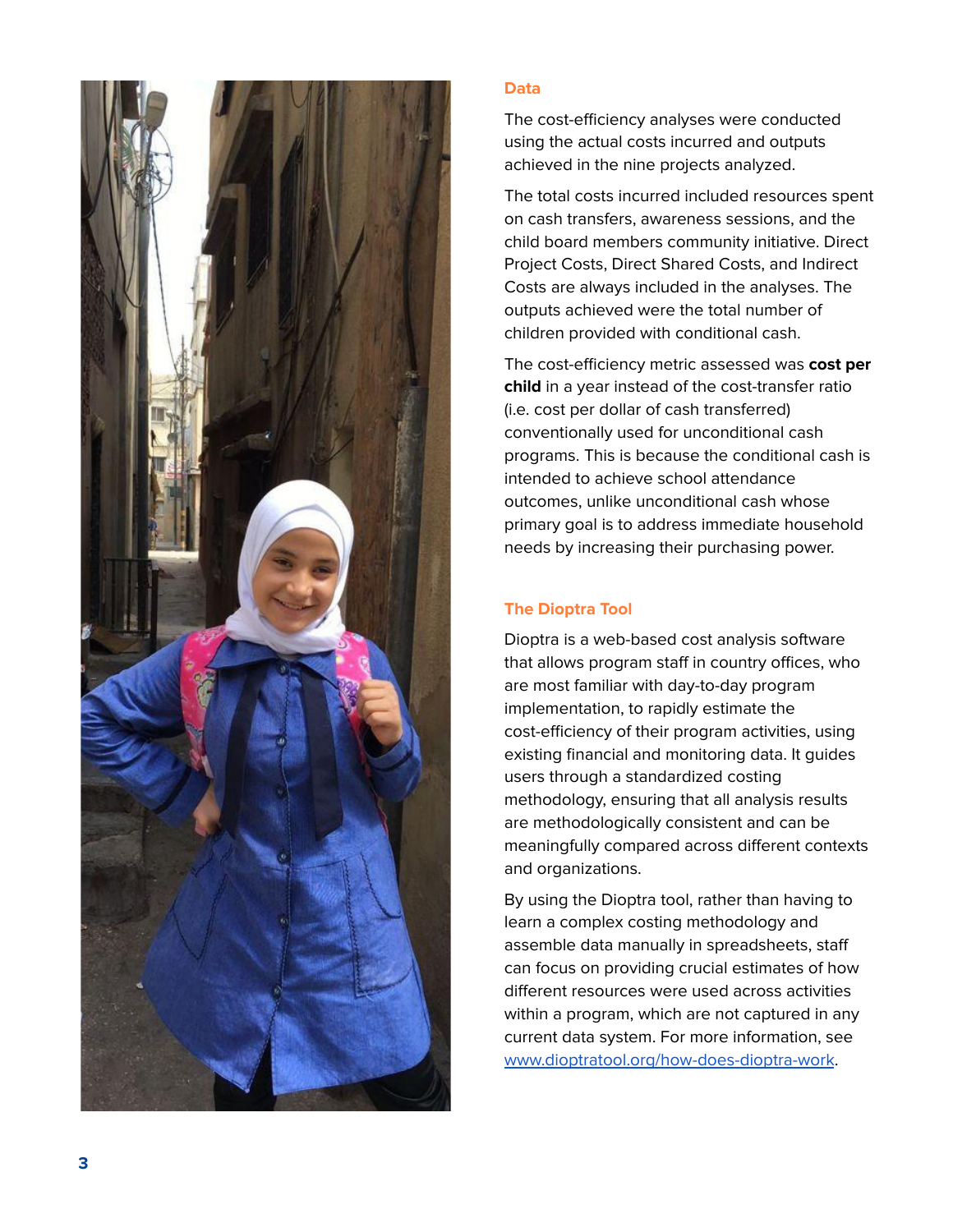#### **Results**

# **Conditional Cash for Education and Protection cost \$1,474 per child on average, across nine projects within the program portfolio.**

Given that vulnerable children were mostly identified through referrals from case management, this result should be interpreted as the average cost per child that leveraged on case management referral targeting. A total of 3,243 children were served across nine projects.

The largest cost category is Materials & Activities (70%), which is primarily driven by the cash transfers themselves (Figure 1). The cost of providing awareness sessions to inform parents and children on the importance of education constituted a very small proportion of the overall intervention cost—less than one percent (0.14%).



Figure 1: Cost category breakdown of Conditional Cash for Education and Protection.

The cost-efficiency result of each individual project analyzed was never more than 20 percent different than the average cost-efficiency across the program portfolio (Figure 2), suggesting that differences in project charging practices were not creating drastic differences in the costs of delivery. Since these projects were implemented by the same country team in the same year in the same locations, the differences in cost-efficiency between each project were mainly due to differences in project budget flexibility and constraint: different projects covered different types and amounts of costs allowed by the donor.



Figure 2: Individual cost-efficiency results of each project analyzed (blue data points) and average cost-efficiency across nine projects within the program portfolio (orange dotted line). Error bars of 20 percent in both directions for the individual cost-efficiency results of each project show that the average cost-efficiency of the program as a whole was always within 20 percent of the individual cost-efficiency of each project.

**Tweaking the transfer size and frequency can affect cost-efficiency by more than 30 percent. It can free up funds to reach at least 40 percent more children with conditional cash, or allow existing recipient households to benefit from other economic resilience interventions.**

Table 1 shows the different program adaptation scenarios in terms of transfer size and frequency, and the corresponding cost-efficiency results. For example, switching the transfer size from \$100/child/month for 10 months to \$60/child/month for 10 months can reduce cost per child by 33 percent, while generating savings that can reach 49 percent more children in need. This shows that differences in the program design (i.e. transfer size and frequency) can drive more drastic changes in cost-efficiency than differences in project charging practices. Figure 3 shows the cost-efficiency of each scenario graphed against the corresponding number of children that could be reached—scenarios that reached up to 10,000 children saw greater efficiency gains than scenarios that reached more than 10,000 children, suggesting that returns to scale begin to taper off at this point.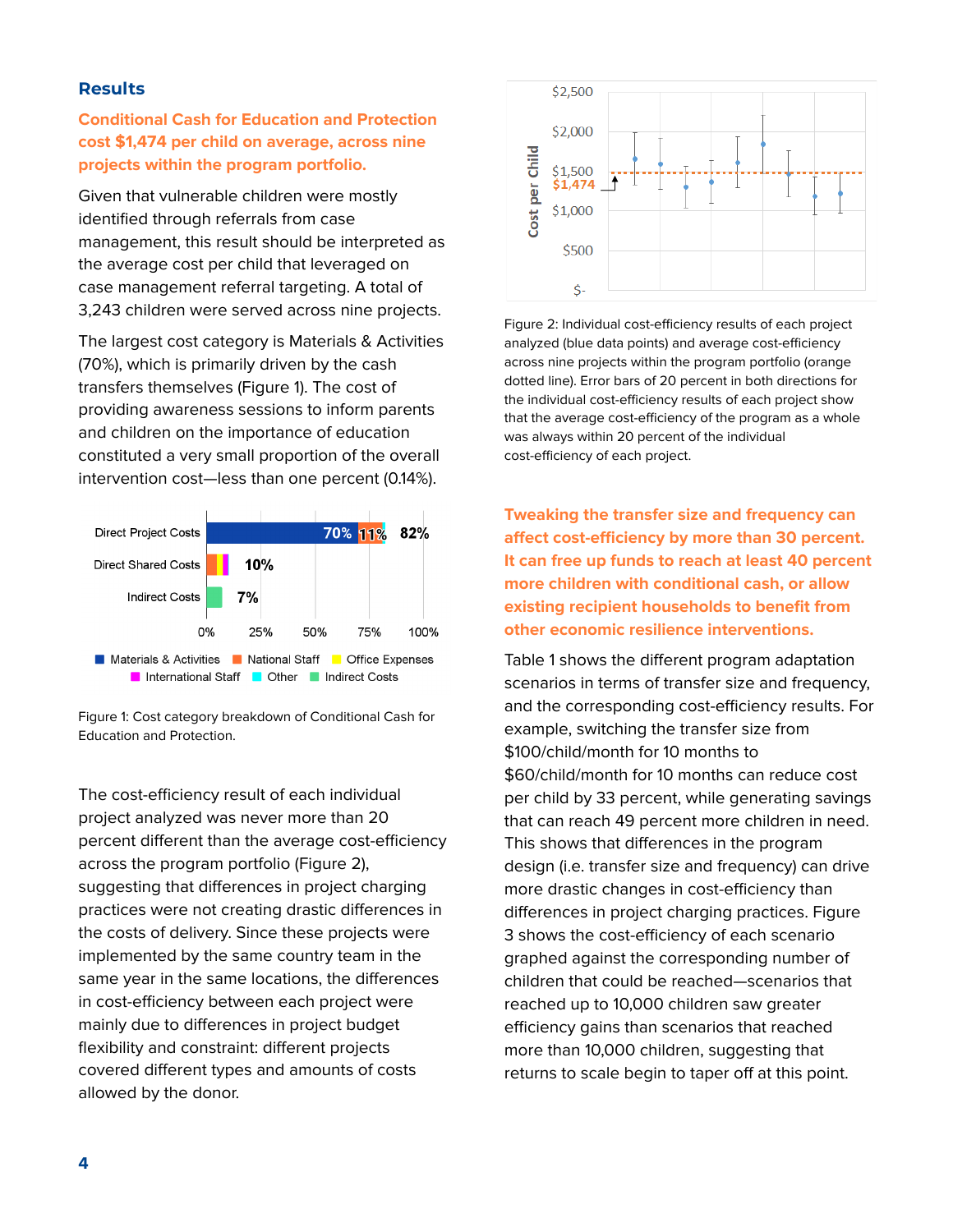If the funds freed up from reducing the transfer size or frequency were not used to reach more children with conditional cash, they could be invested in other interventions to build longer-term economic resilience for the recipient households. For example, switching the transfer size from \$100/child/month for 10 months to \$60/child/month for 10 months can free up \$1,297,300 that can be used to transition some recipient parents to more sustainable interventions such as village savings and loans associations (VSLAs).



Figure 3: Cost-efficiency results and the total number of children that could be reached corresponding to changes in transfer size and frequency. Returns to scale begin to taper off beyond 10,000 children.

| <b>Transfer size and frequency</b>                                                                                       | How much funds could be<br>freed up?                           | <b>Total number of children</b><br>that could be reached | <b>Cost-efficiency</b><br>result |
|--------------------------------------------------------------------------------------------------------------------------|----------------------------------------------------------------|----------------------------------------------------------|----------------------------------|
| \$100/child/month for 10 months                                                                                          | Original program design                                        | 3,243                                                    | \$1,474 per child                |
| \$60/child/month for 10 months                                                                                           | \$1,297,300 to reach 1,597<br>more children                    | 4,840                                                    | \$986 per child                  |
| \$20/child/month for 10 months                                                                                           | \$2,594,500 to reach 7,102<br>more children                    | 10,345                                                   | \$462 per child                  |
| \$100/child/month for 6 months                                                                                           | \$1,297,300 to reach 1,597<br>more children                    | 4,840                                                    | \$986 per child                  |
| \$60/child/month for 6 months                                                                                            | \$2,075,620 to reach 3,865<br>more children                    | 7,108                                                    | \$672 per child                  |
| \$20/child/month for 6 months                                                                                            | \$2,853,940 to reach 10,138<br>more children                   | 13,381                                                   | \$357 per child                  |
| \$100/child/month for 3 months                                                                                           | \$2,270,200 to reach 4,809<br>more children                    | 8,052                                                    | \$593 per child                  |
| \$60/child/month for 3 months                                                                                            | \$2,659,360 to reach 7,719<br>more children                    | 10,962                                                   | \$436 per child                  |
| \$20/child/month for 3 months                                                                                            | \$3,048,520 to reach 13,924<br>more children                   | 17,167                                                   | \$278 per child                  |
| \$52/child/month for 10 months<br>in the first year, followed by<br>\$20/child/month for 10 months<br>in the second year | Extend assistance by one<br>more year for the same<br>children | 3,243                                                    | \$1,474 per child                |

Table 1: Cost-efficiency results corresponding to changes in transfer size and frequency.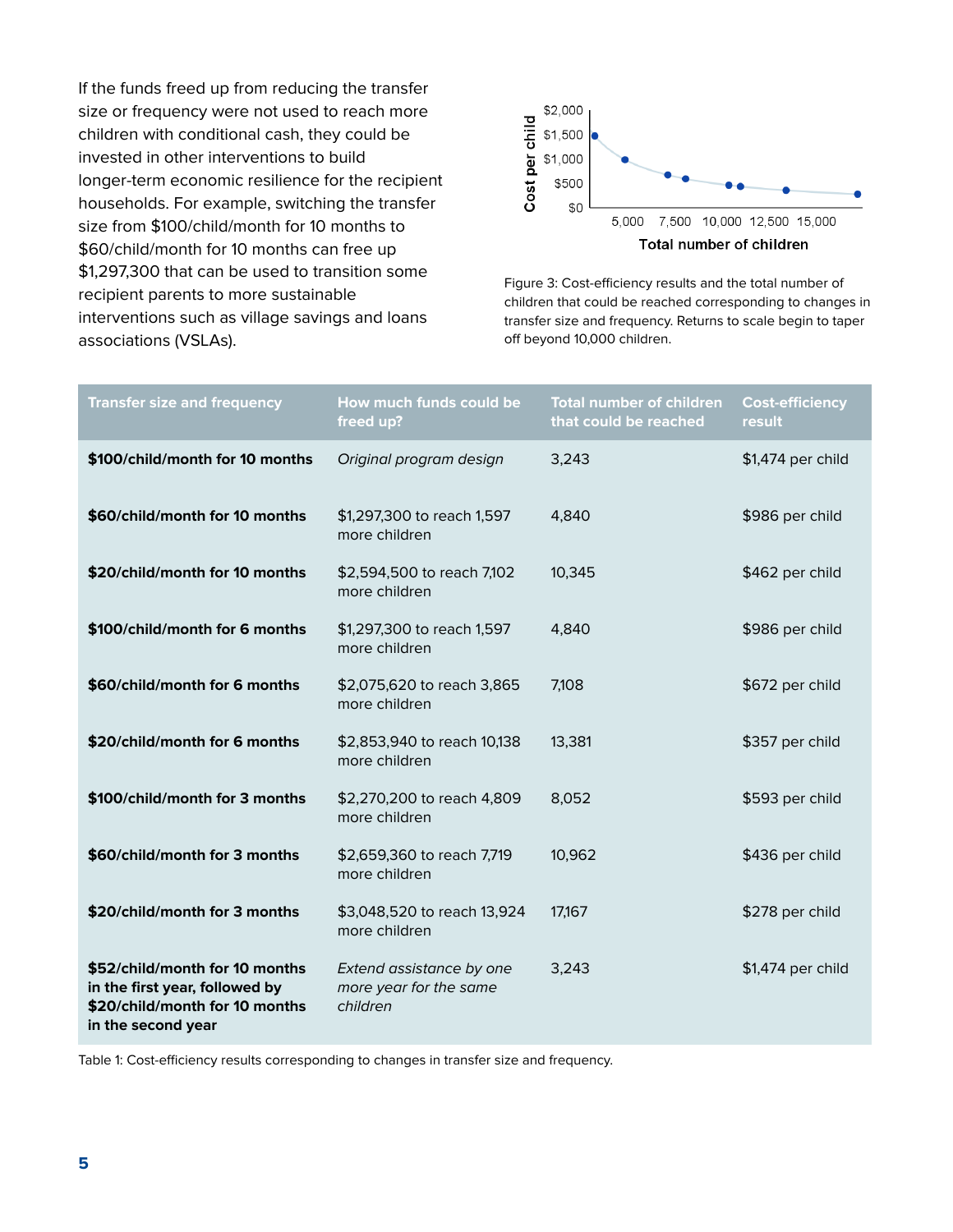**Providing awareness sessions on the benefits and importance of education is a small cost component of conditional cash that could be cost-effective.**

Scaling up the awareness sessions for all recipient parents of conditional cash would be fairly low cost: for example, awareness sessions for all 4,840 parents receiving \$60/child/month for 10 months would only constitute 0.71 percent of the total cost. In all scenarios explored, this cost would not exceed 2.52 percent of the overall intervention cost.

Evidence from several countries has shown that school attendance is sensitive to the perceived costs and benefits of education: providing families with information on the higher wages earned by people who complete more years of education can reduce dropout rates at low cost. 4 If providing awareness sessions to all parents could allow all recipient children to attend at least 5 more days of school within the year<sup>5</sup>, then scaling up awareness sessions alongside conditional cash would be a cost-effective approach.

**Different interventions are required for different groups of children. At minimum, the children receiving conditional cash should be differentiated by age: young (6-10) and old (11-18).**

From a cost-effectiveness study by UNICEF, conditional cash transfers in Lebanon were more cost-effective at keeping younger children in school than older children, because the transfer size for younger children was lower and it increased their school attendance more than older children. <sup>6</sup> This is consistent with the

structure of other conditional cash programs, for example in Mexico where transfer size was increased for older children who could have been earning more if they were in the labor market. 7

This suggests that a smaller cash amount could be sufficient to incentivize parents to send younger children to school. Younger children are also a critical group to focus on because they have more years of schooling ahead, and shaping their mindsets on schooling at an early age may help to sustain their schooling in future. For older children who are able to earn money working outside of school, any transfer size below \$100/child/month may not be sufficient to generate a very large impact in school attendance. Experience from the program team suggested that older children who are less interested in academic pathways may benefit more from vocational education or VSLAs.

For younger children:

- **\$60/child/month for 10 months** may be efficient and effective in ensuring school attendance for more children.
- **\$20/child/month for 10 months** may be efficient and will allow many more children to benefit. However, questions remain about whether this small transfer is sufficient to incentivize parents to send their children to school, so a small pilot would be required to test its effectiveness.
- Extending assistance over a longer period of time for the same children by providing **\$52/child/month for 10 months in the first year, followed by \$20/child/month for 10 months in the second year** may be efficient and effective if more time is required to change norms and behaviors.

<sup>4</sup>

[https://www.povertyactionlab.org/sites/default/files/pu](https://www.povertyactionlab.org/sites/default/files/publication/roll-call-getting-children-into-school.pdf) [blication/roll-call-getting-children-into-school.pdf](https://www.povertyactionlab.org/sites/default/files/publication/roll-call-getting-children-into-school.pdf)

<sup>6</sup> <sup>5</sup> Assuming each school year has 200 days, therefore 200 days x 2.52% = 5 days.

[https://www.calpnetwork.org/publication/cost-efficienc](https://www.calpnetwork.org/publication/cost-efficiency-and-cost-effectiveness-study-of-unicef-cash-plus-interventions-in-lebanon-and-the-democratic-republic-of-congo/) [y-and-cost-effectiveness-study-of-unicef-cash-plus-int](https://www.calpnetwork.org/publication/cost-efficiency-and-cost-effectiveness-study-of-unicef-cash-plus-interventions-in-lebanon-and-the-democratic-republic-of-congo/)

<sup>7</sup> [erventions-in-lebanon-and-the-democratic-republic-of](https://www.calpnetwork.org/publication/cost-efficiency-and-cost-effectiveness-study-of-unicef-cash-plus-interventions-in-lebanon-and-the-democratic-republic-of-congo/)[congo/](https://www.calpnetwork.org/publication/cost-efficiency-and-cost-effectiveness-study-of-unicef-cash-plus-interventions-in-lebanon-and-the-democratic-republic-of-congo/)

[https://www.povertyactionlab.org/evaluation/role-cond](https://www.povertyactionlab.org/evaluation/role-conditional-cash-transfers-early-childhood-development-mexico) [itional-cash-transfers-early-childhood-development-m](https://www.povertyactionlab.org/evaluation/role-conditional-cash-transfers-early-childhood-development-mexico) [exico](https://www.povertyactionlab.org/evaluation/role-conditional-cash-transfers-early-childhood-development-mexico)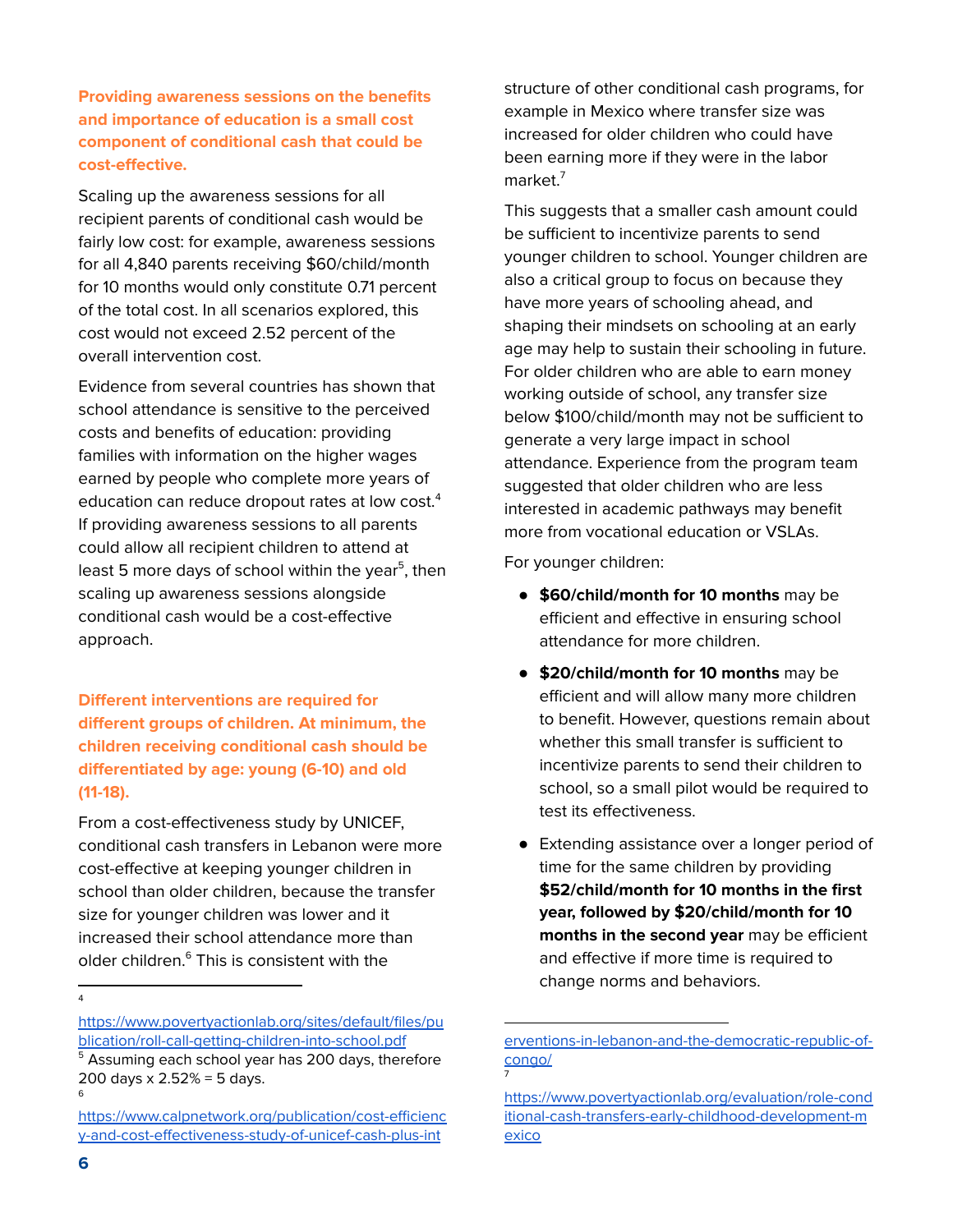**Providing conditional cash for the full school year of at least 10 months is believed to be more effective and protective for children in need.**

Providing cash for 6 months or 3 months may not be very effective at keeping children in school, with relatively less efficiency gains than reducing transfer size and keeping transfers going for 10 months. The program team believed that reducing the transfers to less than 10 months could create unintended risks for recipient children.

For households that need emergency assistance with basic needs for a short period of time, it would be more appropriate to refer them to the Emergency Cash Assistance intervention. For households that need longer-term resilience and livelihood support, it would be more appropriate to refer them to the VSLA or vocational education interventions.

**Despite its effectiveness, cash incentives are unlikely to be a sustainable intervention to ensure children's school attendance. It could benefit from other supporting interventions that address social barriers preventing children from attending school.**

Providing conditional cash may not be the most economical and sustainable solution to problems of school attendance<sup>8</sup> (for comparison, \$1,474 per child is equivalent to one third of GDP per capita in Jordan), may create long-term dependency, and may adversely incentivize parents to keep children out of school in order to meet the intervention selection criteria.

To address social barriers that prevent children from attending school such as stigma, bullying, norms, beliefs, and behaviors among parents and children, CARE Jordan is piloting a social analysis action approach for community members to open up discussions with their friends and neighbors

 $\Omega$ 

on changing social norms related to education and protection, such as girls' education, early marriage, and child labor.

### **Next Steps**

**Based on further assessments on different approaches and best practices, the program team intends to test a gradual reduction in transfer amounts for 10 months per year over 3 years, differentiated by age group, including livelihoods support for all recipient households, and referrals to Emergency Cash Assistance for highly vulnerable households.**

The program team intends to conduct further assessments to learn from existing best practices, understand the effectiveness of new approaches (in terms of conditionality, amount, frequency, and other complementary services), and test differentiated transfer amounts for 10 months per year over 3 years (Table 2) depending on the assessment results. All recipient households will be linked to other livelihoods support from the first year onwards to decrease dependency and ensure economic resilience at the end of 3 years.

| Age group         | <b>Prear 1</b> | 'Year 2 . | Year <sub>3</sub> |
|-------------------|----------------|-----------|-------------------|
| <b>Ages 6-10</b>  | \$60           | \$30      | \$15              |
| <b>Ages 11-18</b> | \$100          | \$60      | \$30              |

Table 2: Test amounts of conditional cash per child per month for 10 months every school year, over 3 years.

Recipient households that remain highly vulnerable and food insecure even with livelihoods support could be referred to the short-term Emergency Cash Assistance intervention as an additional support. Based on the context, the program team will iterate and make further tweaks to the transfer amount and years of support to ensure that more vulnerable children can continue attending school within limited program funds.

[https://www.povertyactionlab.org/sites/default/files/pu](https://www.povertyactionlab.org/sites/default/files/publication/roll-call-getting-children-into-school.pdf) [blication/roll-call-getting-children-into-school.pdf](https://www.povertyactionlab.org/sites/default/files/publication/roll-call-getting-children-into-school.pdf)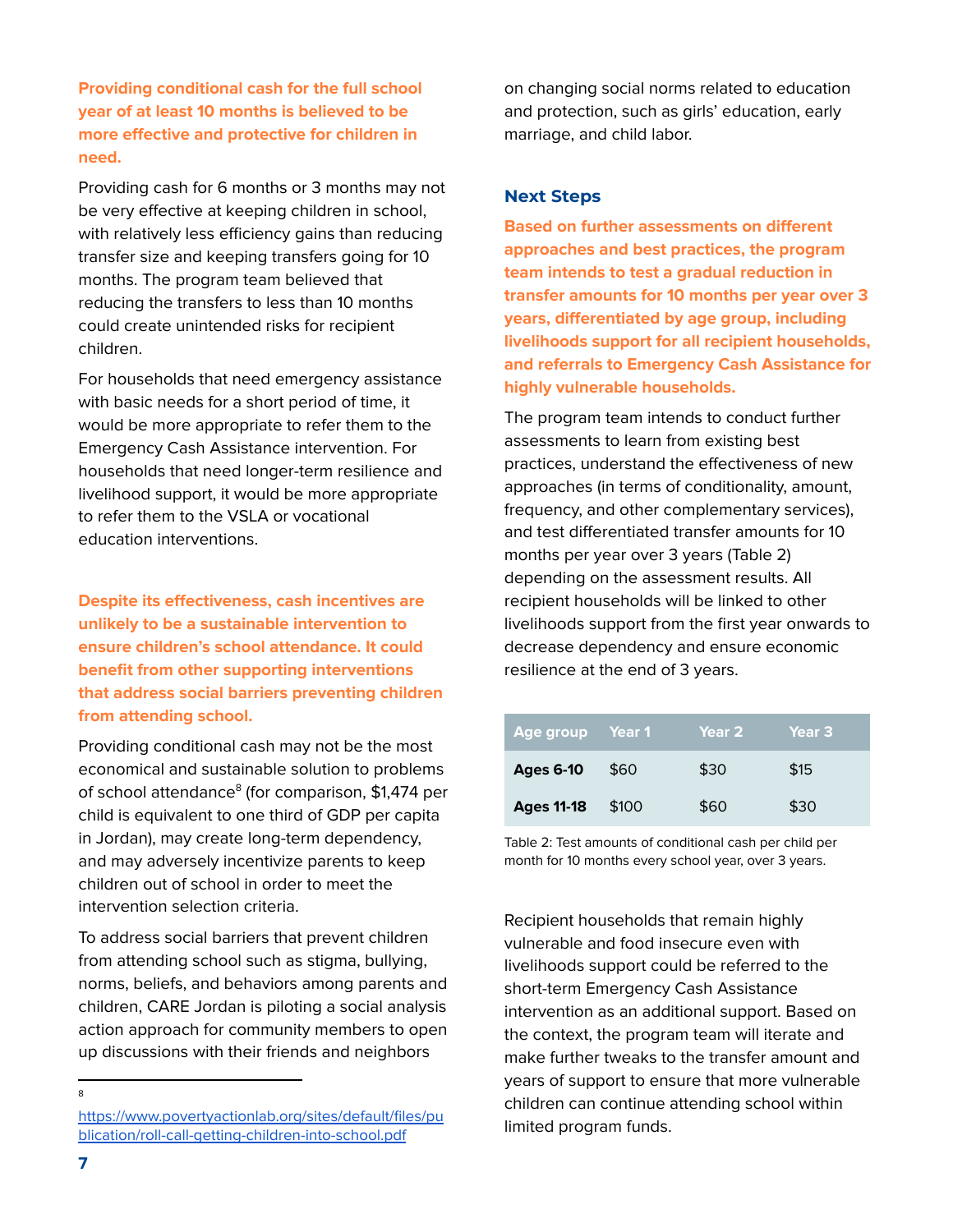# **Annex: Cost Model**

### **Conditional Cash for Education and Protection**

**Transfer size and frequency:** \$100/child/month for 10 months

**Period analysed:** August 2019–July 2020

# **Total Direct Project Costs, Direct Shared Costs, Indirect Costs:** \$4,781,115

**Total number of children:** 3,243

**Cost per child:** \$1,474

| specific projects.                | <b>Direct Project Costs:</b> Costs that are only closely linked to program activities that can be related to one or some |                |              |                                 |                             |
|-----------------------------------|--------------------------------------------------------------------------------------------------------------------------|----------------|--------------|---------------------------------|-----------------------------|
| Cost<br>Category                  | <b>Cost Item</b>                                                                                                         | <b>Units</b>   | % Allocation | <b>Category</b><br><b>Total</b> | % of Total<br><b>Amount</b> |
| <b>Materials &amp; Activities</b> |                                                                                                                          |                |              | \$3,343,569                     | 70%                         |
|                                   | Conditional cash assistance                                                                                              | 3,243          | 100%         |                                 |                             |
|                                   | <b>Transfer fees</b>                                                                                                     | 3,243          | 100%         |                                 |                             |
|                                   | Awareness sessions for parents                                                                                           | 934            | 100%         |                                 |                             |
|                                   | Child board members community initiative                                                                                 | Lumpsum        | 100%         |                                 |                             |
|                                   | Incentives for volunteers at urban centers                                                                               | 10             | 100%         |                                 |                             |
|                                   | Visibility and information materials and SMS                                                                             | Lumpsum        | 100%         |                                 |                             |
|                                   | Program quality, monitoring, and evaluation                                                                              | Lumpsum        | 100%         |                                 |                             |
|                                   | Child-friendly feedback and complaint mechanism                                                                          | Lumpsum        | 100%         |                                 |                             |
|                                   | Annual urban needs assessment                                                                                            | Lumpsum        | 100%         |                                 |                             |
| <b>National Staff</b>             |                                                                                                                          |                |              | \$531,007                       | 11%                         |
|                                   | Deputy Country Director for Programs                                                                                     | 1              | 10%          |                                 |                             |
|                                   | Director of Protection and Community Engagement                                                                          | 1              | 9%           |                                 |                             |
|                                   | <b>Education Specialist</b>                                                                                              | 1              | 100%         |                                 |                             |
|                                   | Conditional Cash Team Supervisor                                                                                         | $\mathbf{1}$   | 100%         |                                 |                             |
|                                   | <b>Conditional Cash Assistants</b>                                                                                       | 8              | 100%         |                                 |                             |
|                                   | <b>Child Protection Officer</b>                                                                                          | $\overline{2}$ | 100%         |                                 |                             |
|                                   | <b>Center Managers</b>                                                                                                   | 5              | 29%          |                                 |                             |
|                                   | Case Managers                                                                                                            | $\mathbf{1}$   | 24%          |                                 |                             |
|                                   | Program/Project Coordinator                                                                                              | $\mathbf{1}$   | 46%          |                                 |                             |
|                                   | Program/Project Manager                                                                                                  | $\overline{2}$ | 63%          |                                 |                             |
|                                   | Admin Team Supervisor                                                                                                    | 1              | 10%          |                                 |                             |
|                                   | <b>Admin Officers</b>                                                                                                    | $\overline{a}$ | 39%          |                                 |                             |
|                                   | Program Quality and Accountability Director                                                                              | 1              | 19%          |                                 |                             |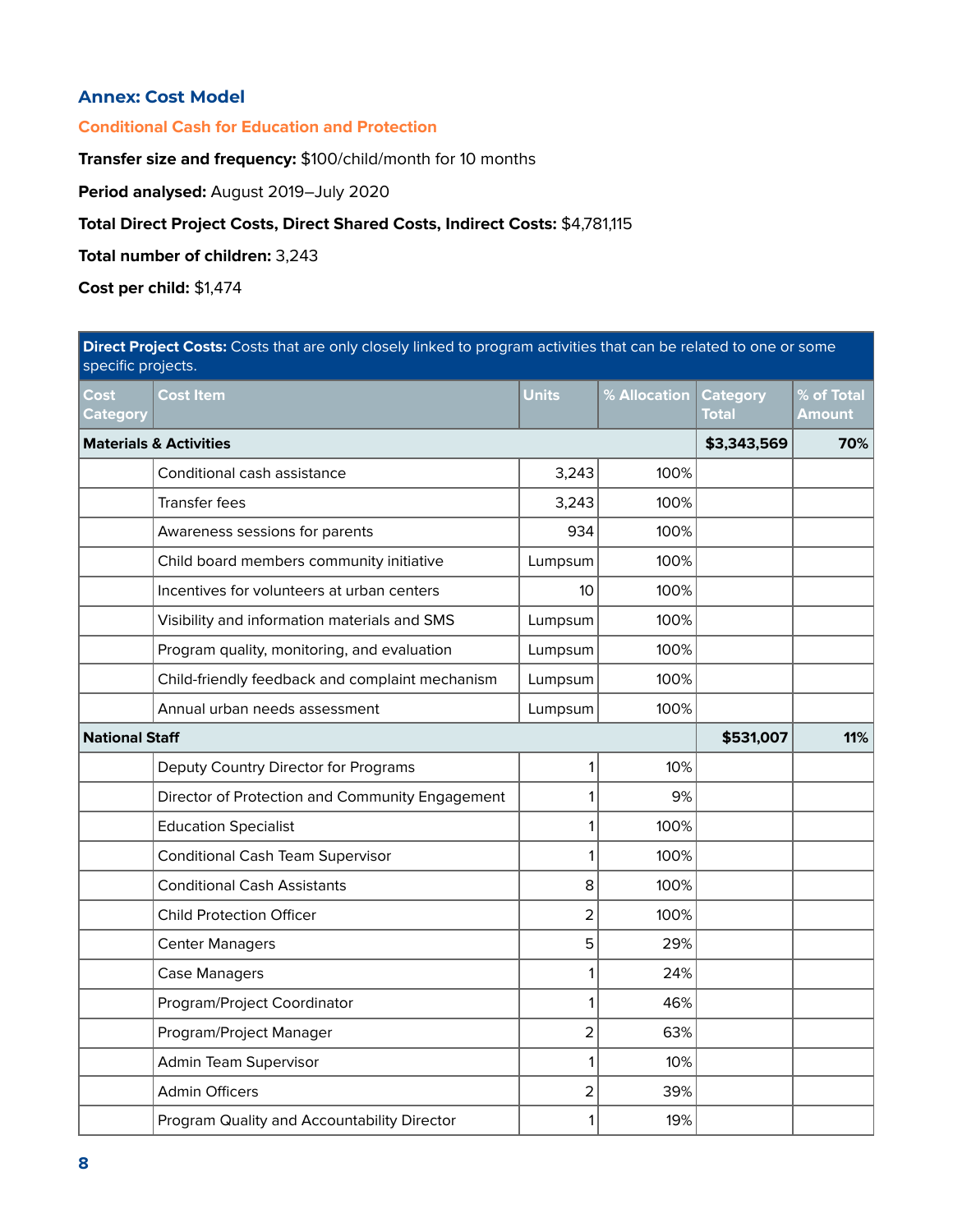| Quality and Accountability Coordinator                                                                                                                                                                                                                                                         |  | 2              | 20%  |                                 |                             |
|------------------------------------------------------------------------------------------------------------------------------------------------------------------------------------------------------------------------------------------------------------------------------------------------|--|----------------|------|---------------------------------|-----------------------------|
| Monitoring & Evaluation Manager                                                                                                                                                                                                                                                                |  | 1              | 17%  |                                 |                             |
| Monitoring & Evaluation Officer                                                                                                                                                                                                                                                                |  | $\overline{2}$ | 20%  |                                 |                             |
| <b>Information Management Specialist</b>                                                                                                                                                                                                                                                       |  | 1              | 16%  |                                 |                             |
| Refugee Center Receptionist                                                                                                                                                                                                                                                                    |  | 5              | 14%  |                                 |                             |
| <b>Driver</b>                                                                                                                                                                                                                                                                                  |  | 2              | 28%  |                                 |                             |
| <b>Travel &amp; Transport</b>                                                                                                                                                                                                                                                                  |  |                |      | \$37,082                        | 0.78%                       |
| Vehicle rent                                                                                                                                                                                                                                                                                   |  | 4              | 56%  |                                 |                             |
| Vehicle fuel and operations                                                                                                                                                                                                                                                                    |  | 4              | 48%  |                                 |                             |
| <b>Assets &amp; Equipment</b>                                                                                                                                                                                                                                                                  |  |                |      | \$16,714                        | 0.35%                       |
| Computers, laptops, mobiles, printers                                                                                                                                                                                                                                                          |  | Lumpsum        | 100% |                                 |                             |
| <b>Office Expenses</b>                                                                                                                                                                                                                                                                         |  |                |      |                                 |                             |
|                                                                                                                                                                                                                                                                                                |  |                |      | \$5,819                         | 0.12%                       |
| Direct Shared Costs: Costs that are linked to program activities that cannot be easily related to specific projects.<br>These costs are shared among all projects in a specific office, usually (but not always) for the running and<br>management of operations. Also known as Support Costs. |  |                |      |                                 |                             |
| <b>Cost Category</b>                                                                                                                                                                                                                                                                           |  |                |      | <b>Category</b><br><b>Total</b> | % of Total<br><b>Amount</b> |
| <b>National Staff</b>                                                                                                                                                                                                                                                                          |  |                |      | \$220,289                       | 5%                          |
| <b>Office Expenses</b>                                                                                                                                                                                                                                                                         |  |                |      | \$135,340                       | 3%                          |
| <b>International Staff</b>                                                                                                                                                                                                                                                                     |  |                |      | \$121,406                       | 3%                          |
| <b>Assets &amp; Equipment</b>                                                                                                                                                                                                                                                                  |  |                |      | \$17,104                        | 0.36%                       |
| <b>Travel &amp; Transport</b>                                                                                                                                                                                                                                                                  |  |                |      | \$4,439                         | 0.09%                       |
| Indirect Costs: Costs that support headquarters operations and overall management.                                                                                                                                                                                                             |  |                |      |                                 |                             |
| <b>Cost Category</b>                                                                                                                                                                                                                                                                           |  |                |      | <b>Category</b><br><b>Total</b> | % of Total<br><b>Amount</b> |